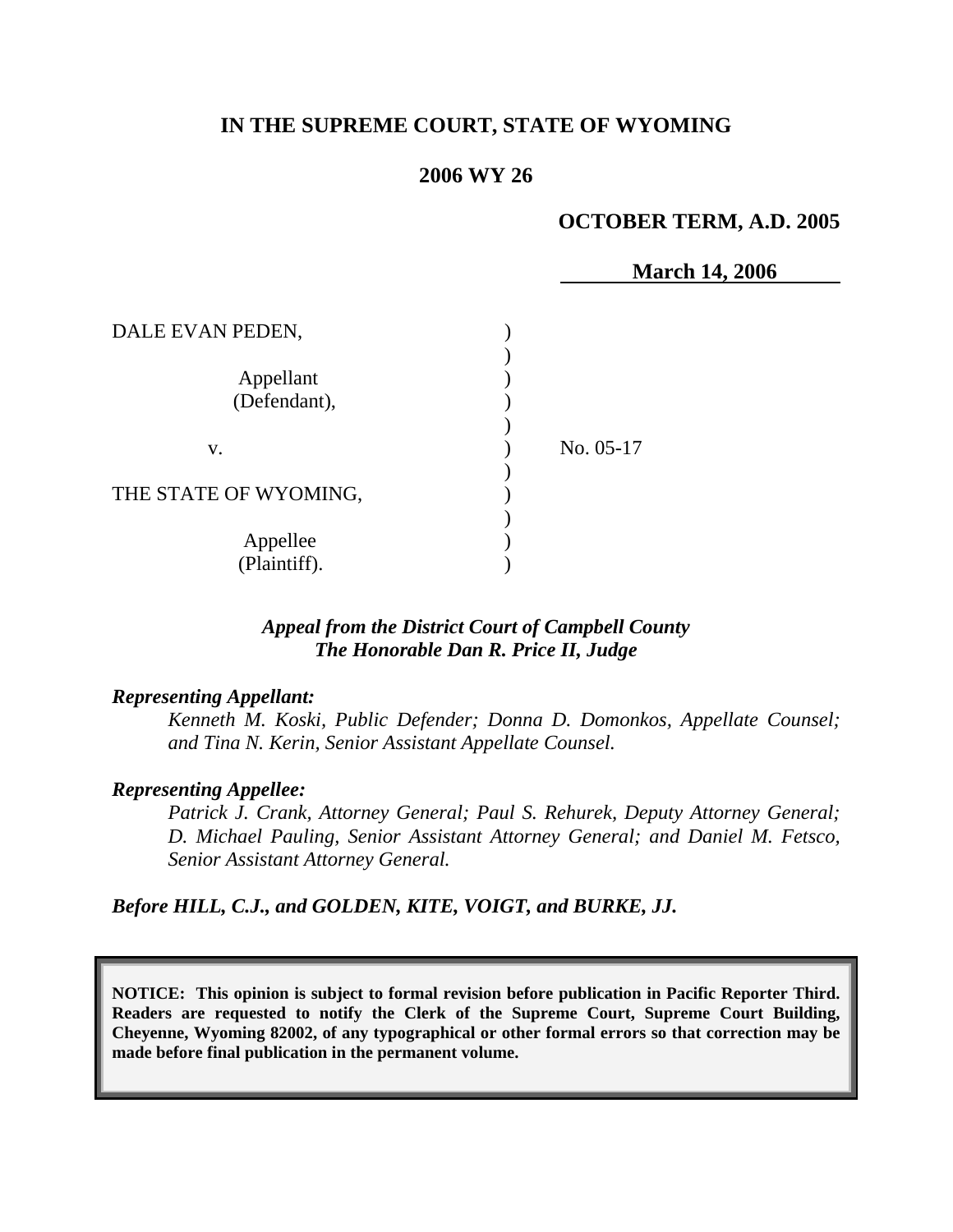## **VOIGT, Justice.**

[¶1] In November 2004, the district court sentenced Dale Peden (the appellant) for felony conspiracy to deliver methamphetamine. The appellant now appeals that sentence, claiming that the district court improperly considered prior uncharged criminal activity at sentencing. We affirm.

## **ISSUE**

[¶2] Whether the district court abused its discretion when it sentenced the appellant?

# **FACTS**

[¶3] The appellant was initially charged with two felonies: 1) conspiracy to deliver methamphetamine in violation of Wyo. Stat. Ann. §§ 35-7-1031(a)(i) and 35-7-1042 (LexisNexis 2005); and 2) possessing methamphetamine with the intent to deliver, in violation of Wyo. Stat. Ann.  $\S$  35-7-1031(a)(i). Pursuant to a plea agreement, the appellant pled guilty to the conspiracy charge and the State dismissed the possession charge. The parties apparently had no agreement as to what sentence the appellant should receive.

[¶4] At sentencing, the prosecutor sought to have Campbell County sheriff's sergeant Steven Hamilton (Hamilton) testify about a 2001 investigation that produced a series of taped phone calls between a confidential informant and another individual, whom the officer identified as the appellant.<sup>[1](#page-1-0)</sup> The appellant's trial counsel questioned the relevancy of this testimony because the appellant had never faced criminal charges as a result of the 2001 investigation. The prosecutor asserted that such evidence was "an aggravator, especially given [the appellant's] minimization of his involvement with methamphetamine in this case." The district court overruled the appellant's objection and allowed Hamilton to testify.

[¶5] According to Hamilton, who was assigned to the Wyoming Division of Criminal Investigation's northeast drug enforcement team, the appellant claimed during the taped phone calls to have "brought back ounces of controlled substances to Campbell County from Colorado." He then agreed to travel to Rifle, Colorado, and purchase an ounce of cocaine and an ounce of methamphetamine for the informant. The informant wired the appellant approximately \$2,500 for that purpose. When the appellant did not return to

<span id="page-1-0"></span><sup>&</sup>lt;sup>1</sup> This information was not included in the presentence investigation report, but the prosecutor had apparently discussed the nature of Hamilton's testimony with the appellant's trial counsel prior to the sentencing hearing.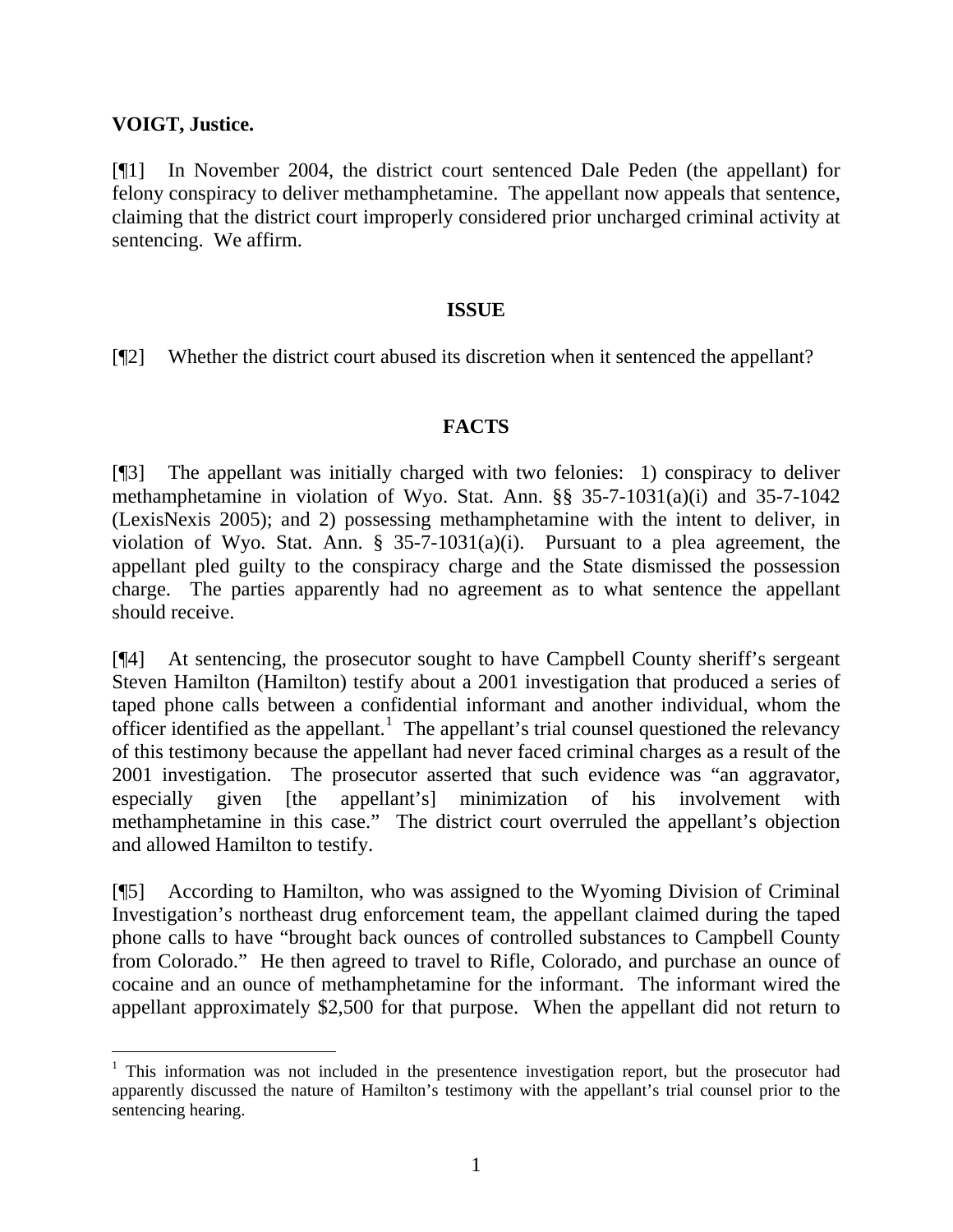Wyoming with the drugs, the informant called the appellant. The appellant stated that he had experienced car trouble and still needed to find a ride back to Wyoming. The appellant ultimately surrendered to South Dakota authorities on other drug charges prior to delivering the cocaine and methamphetamine to the informant. Hamilton testified that law enforcement did not recover the money the informant had wired to the appellant, and the drugs apparently "went to an unnamed or unknown individual who is now deceased."

[¶6] The appellant's trial counsel renewed his objection to Hamilton's testimony, adding that there had "been no real positive identification of the [appellant.]" Hamilton's testimony in that regard was essentially as follows:

> [Prosecutor:] Okay. Did you have an opportunity to review the content of the [tapes] and listen to the voices?

> [Hamilton:] I did not listen to them. I have them in my possession. I did read the transcript of the very first conversation, which is in the body of my report.

> [Prosecutor:] Okay. Did you – how were you able to identify that the party other than the confidential informant who was involved in those discussions was [the appellant]?

> [Hamilton:] At the time of the investigation, there was a great deal of contact between the [appellant] and the confidential informant. We believe from this contact, from conversations from individuals who came on the phone, including relatives of [the appellant] during these phone calls, that we absolutely had identified the [appellant] as the person on the other end of the phone.

[¶7] Hamilton acknowledged that there had been no visual identification of the appellant as the person on the phone with the informant and that the tapes were never subjected to scientific voice analysis. The district court's ruling on the appellant's objection was as follows: "Overruled. I'll take it into consideration."

[¶8] The prosecutor asked that the district court sentence the appellant to imprisonment for eight to fifteen years. In making that request, the prosecutor referred to the appellant's prior felony convictions, the appellant's failure to rehabilitate himself despite several prior opportunities to do so, and Hamilton's testimony (which testimony was offered "to rebut [the appellant] on allegations that his involvement in the methamphetamine culture was . . . limited to sort of a user kind of person" or "using and trafficking to support his drug habits"). The appellant's trial counsel asked that the district court sentence the appellant to imprisonment for eight to fifteen years, suspend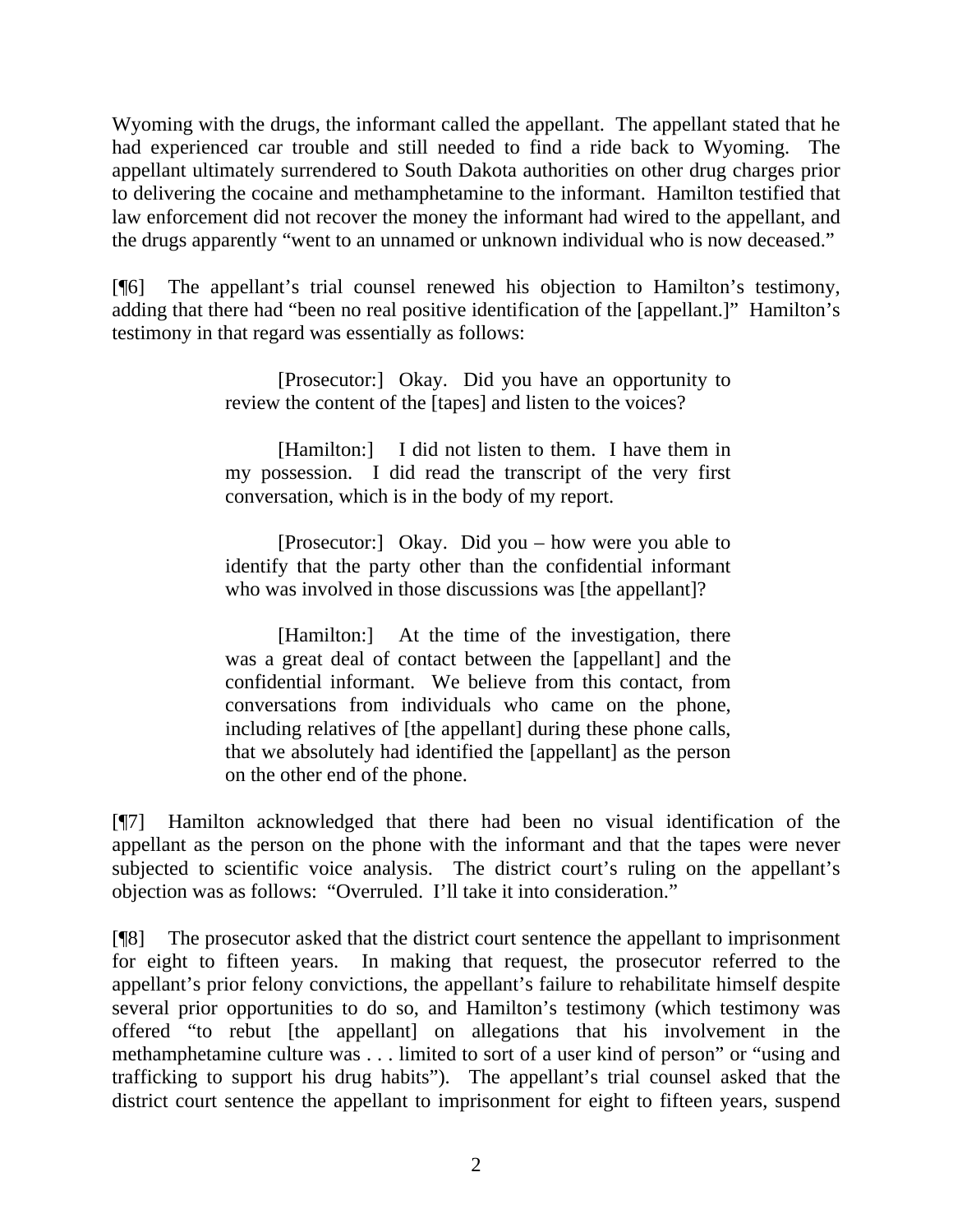that sentence and impose a split sentence of one year in the county jail, order the appellant to participate in an inpatient treatment program, and place the appellant on supervised probation for seven to eight years.

[¶9] The district court sentenced the appellant to imprisonment for seven to fifteen years. In pronouncing the appellant's sentence, the district court specifically referred to the appellant's extensive criminal history and the fact that the appellant was "unwilling when he's free to take steps to try to get his conduct to conform to the law." This appeal followed.

### **STANDARD OF REVIEW**

[¶10] Sentencing decisions are normally within the discretion of the trial court. *Hamill v. State*, 948 P.2d 1356, 1358 (Wyo.1997). "A sentence will not be disturbed because of sentencing procedures unless the defendant can show an abuse of discretion,<sup>[2]</sup> procedural conduct prejudicial to him, and circumstances which manifest inherent unfairness and injustice, or conduct which offends the public sense of fair play." *Smith v. State*, 941 P.2d 749, 750 (Wyo.1997). "An error warrants reversal only when it is prejudicial and it affects an appellant's substantial rights. The party who is appealing bears the burden to establish that an error was prejudicial." *Candelaria v. State*, 895 P.2d 434, 439-40 (Wyo.1995) (citations omitted); *see also Robinson v. Hamblin*, 914 P.2d 152, 155 (Wyo.1996).

*Trusky v. State*, 7 P.3d 5, 13 (Wyo. 2000). It is the appellant's "burden to establish that the sentencing court in fact rested the sentence on false or improper premises." *Candelaria v. State*, 895 P.2d 434, 440 (Wyo. 1995), *overruled on other grounds by Allen v. State*, 2002 WY 48, ¶ 43, 43 P.3d 551, 566 (Wyo. 2002) (citation omitted).

### **DISCUSSION**

[¶11] On appeal, the appellant questions the reliability of Hamilton's testimony that the appellant was "involved in this alleged transaction with the confidential informant." He

<span id="page-3-0"></span><sup>&</sup>lt;sup>2</sup> "Judicial discretion is a composite of many things, among which are conclusions drawn from objective criteria; it means a sound judgment exercised with regard to what is right under the circumstances and without doing so arbitrarily or capriciously.'" *Vaughn v. State*, 962 P.2d 149, 151 (Wyo. 1998) (quoting *Martin v. State*, 720 P.2d 894, 897 (Wyo. 1986)) (citation omitted).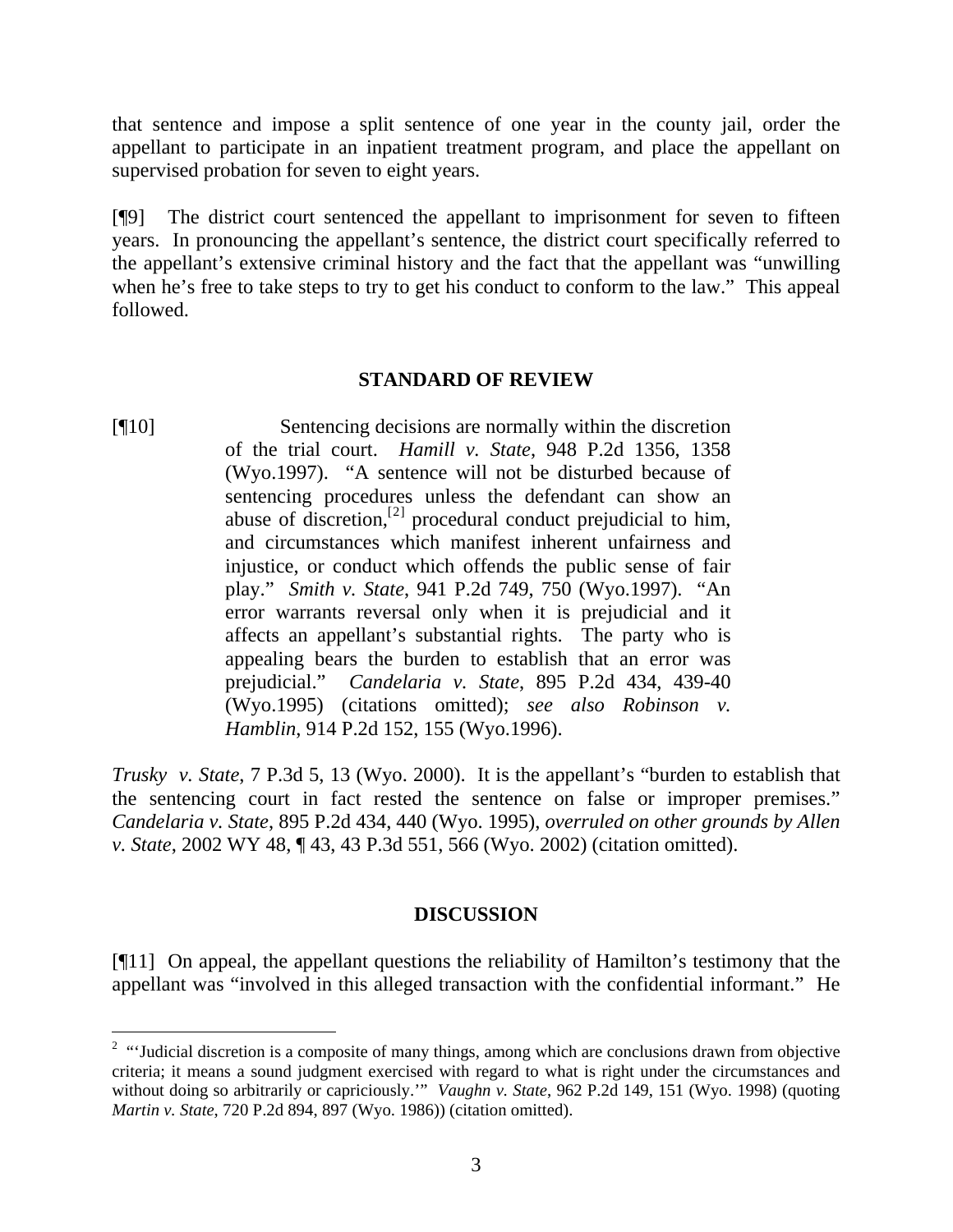claims that there was "no showing of reliability at all" because Hamilton "really had no personal knowledge to relay" to the district court and there was "no identification" of the appellant's voice. The appellant emphasizes the following facts: 1) Hamilton "never even listened to the tapes"; 2) the "voice recording was never tested"; 3) the tapes were not played at the sentencing hearing; and 4) the informant did not testify at the sentencing hearing. The appellant concludes that Hamilton's testimony "cannot fit into that wide range of factors that it is appropriate for the sentencing court to consider" and his right to due process<sup>[3](#page-4-0)</sup> was therefore violated.

[¶12] A sentencing court clearly may, in its discretion, consider prior uncharged or unadjudicated criminal activity. *See, for example, Nichols v. United States*, 511 U.S. 738, 747, 114 S.Ct. 1921, 1928, 128 L.Ed.2d 745 (1994); *Hatch v. Oklahoma*, 58 F.3d 1447, 1465 (10th Cir. 1995); *People v. Newman*, 91 P.3d 369, 372 (Colo. 2004); *Manes v. State*, 2004 WY 70, ¶ 9, 92 P.3d 289, 292 (Wyo. 2004); and *Mehring v. State*, 860 P.2d 1101, 1117 (Wyo. 1993) (scope of inquiry may include hearsay reports implicating defendant in other crimes if reports are deemed sufficiently reliable). In particular, we have said that when

> imposing sentence, the trial court is given broad discretion to consider a wide variety of factors about the defendant and his crimes. *Mehring v. State*, 860 P.2d 1101, 1115 (Wyo.1993); *Griebel v. State*, 763 P.2d 475, 477 (Wyo.1988). . . . "W.R.Cr.P. 32(a) specifically permits information about the prior criminal record of the defendant and his characteristics to be considered by the trial court before imposing sentence. In evaluating character, the trial court, in exercising its discretion, may consider a broad range of reports and information." [*Mehring*, 860 P.2d at 1116-17]; *see also Christy v. State*, 731 P.2d 1204, 1207-08 (Wyo.1987). Evidence of prior criminal activity is "highly relevant to the sentencing decision" and may be considered by the sentencing court despite the fact that no prosecution or conviction may have resulted. *Mehring*, at 1117.

*Manes*,  $\lceil 9, 92 \rceil$  *P.3d at 292. However, sentencing must still "satisfy the requirements of* due process" and "[o]utside of capital proceedings, sentencing must ensure that the information the sentencing court relies upon is reliable and accurate . . . ." *Kenyon v. State*, 2004 WY 100, ¶ 11, 96 P.3d 1016, 1021 (Wyo. 2004), *cert. denied*, 543 U.S. 1175 (2005). *See also Manes*, ¶ 13, 92 P.3d at 293. It is also worth noting that the rules of evidence do not apply in this context and that "[a]s it pertains to hearsay information, due process requires that the information used have some minimal indicium of reliability

<span id="page-4-0"></span><sup>&</sup>lt;sup>3</sup> See U.S. Const. amend. XIV, § 1 and Wyo. Const. art. 1, § 6.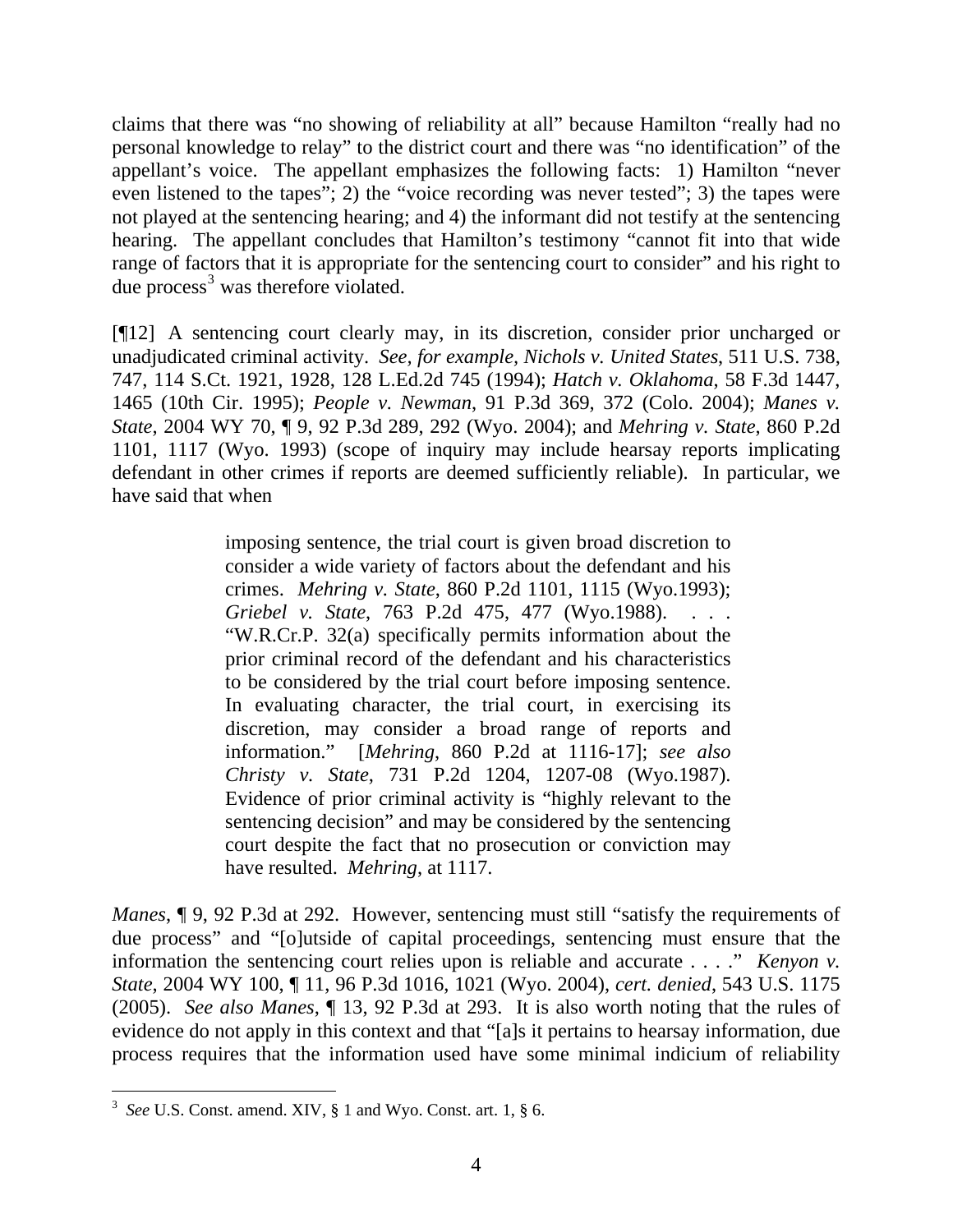beyond mere allegation." W.R.E. 1101; *United States v. Beaulieu*, 893 F.2d 1177, 1181 (10th Cir. 1990), *cert. denied*, 497 U.S. 1038 (1990) (internal quotations and citations omitted).

[¶13] The appellant does not offer any cogent argument that the manner in which Hamilton's testimony was presented to the district court, or the manner in which the district court addressed the issues raised during the sentencing hearing, constituted what the above-quoted standard of review refers to as "procedural conduct prejudicial to him." Therefore, our review will only encompass whether there was a sufficient basis for Hamilton to testify that the appellant was the "other party" to the 2001 transaction. The due process afforded a defendant during sentencing is less stringent than at trial, including relaxation of confrontation clause and hearsay considerations, the primary focus being upon the reliability of the information upon which the sentence is based. *See, for example, United States v. Fennell*, 65 F.3d 812, 814 (10th Cir. 1995); *United States v. Petty*, 982 F.2d 1365, 1368 (9th Cir. 1993), *amended*, 992 F.2d 1015 (1993); *United States v. Wise*, 976 F.2d 393, 402 (8th Cir. 1992), *cert. denied*, 507 U.S. 989 (1993); and *Beaulieu*, 893 F.2d at 1179-81. We conclude that, in light of the following considerations, the appellant has not demonstrated Hamilton's testimony was so lacking in reliability that it implicated the appellant's right to due process:

1. It is apparent from Hamilton's testimony that he was intimately involved in the 2001 investigation. He knew the details of the contacts between the informant and the other party to the transaction, possessed the tapes of the phone calls between the two, and the informant was under his "control."

2. Hamilton maintained close contact with his informant and the informant obviously knew who he or she was dealing with in consummating the 2001 transaction. According to Hamilton, there was "a great deal of contact" between the informant and the other party to the transaction; the informant initiated some of the phone calls and the other party initiated some of the phone calls. The informant also wired the other party money in order to purchase the drugs. It is reasonable to infer that Hamilton's testimony was based partially on the information he obtained from the informant.

3. The phone calls between the informant and the other party were taped. Hamilton did not actually listen to the tapes, but did review a transcript of one of the tapes, which review produced enough substantive details that Hamilton included them in his written investigative report. It is reasonable to infer that Hamilton's testimony was based partially on the information he gleaned from that transcript. Considering Hamilton's use of the word "we" in his above-quoted hearing testimony, it is also reasonable to infer that one or more additional law enforcement officers participated in the investigation and that Hamilton communicated with the other officer(s) about the taped phone conversations.